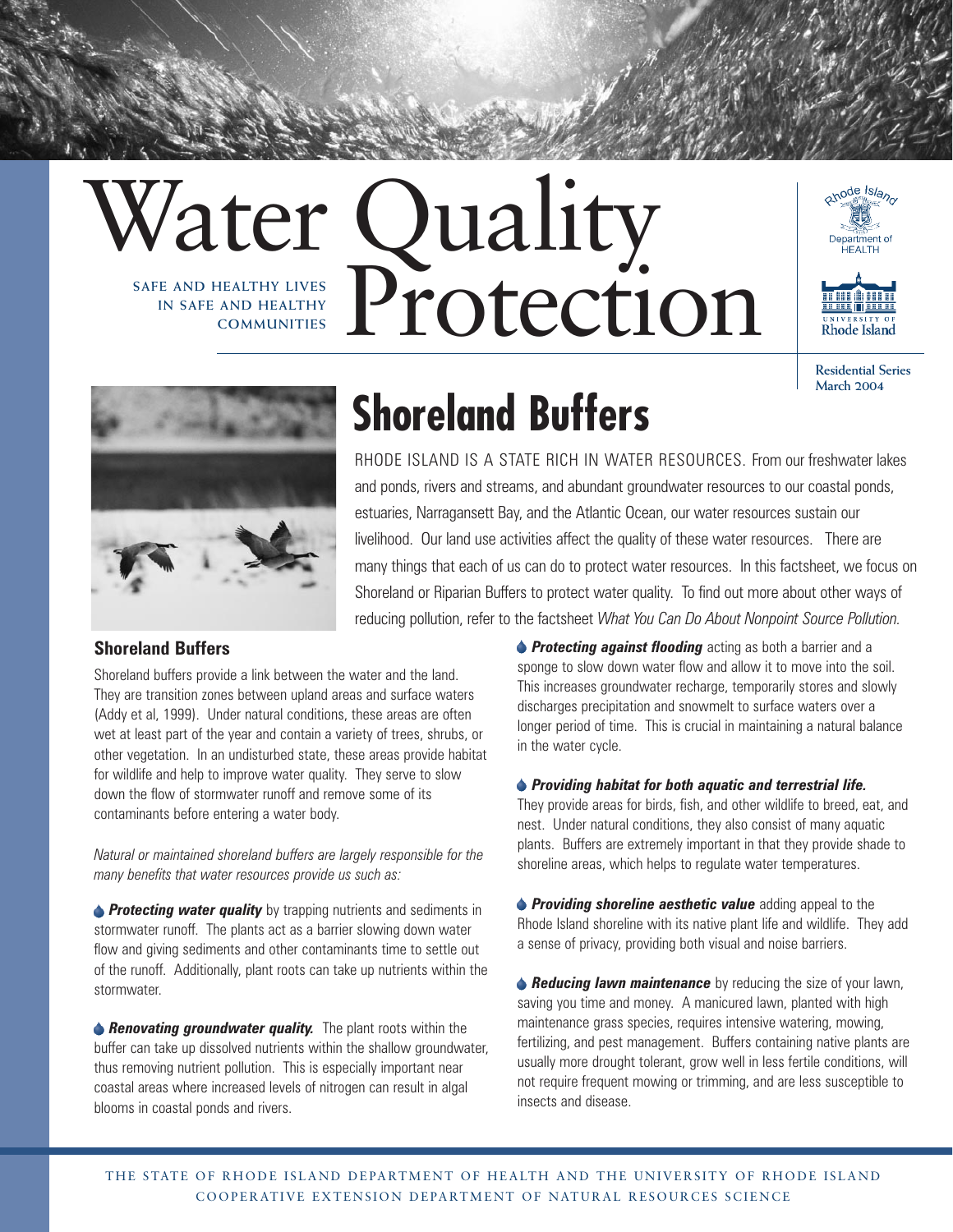*Some native plants for re-establishing a coastal buffer and an upland freshwater buffer.*



#### **SHORELINE SITES – EITHER FRESH OR SALT WATER** • **Grasses/sedges for Grassland Habitats**

Little Bluestern (*Schizachyrium scoparium*), Pennsylvania Sedge (*Carex pensylvanica*), Big Bluestem (*Andropogon gerardii*), Broomsedge (*Andropogon virginicus*), Switchgrass (*Panicum virginicum*), Indian Grass (*Sorghastrum nutans*),

#### **• Plants for Marshy habitats and Wet Meadows:** Tussock

sedge (*Carex stricta*), Blue Flag (*Iris versicolor*), Soft Rush (*Juncus effuses*), Wool-grass (*Scirpus cyperinus*), Joe-pye Weed (*Eupatorium maculatum, E. dubium, E. purpueum, E. fistulosum*), New York Ironweed (*Vernonia noveboracensis*), Boneset (*Eupatorium perfoliatum +* others), New York Aster (*Aster novi-belgii),* Cardinal-flower *(Lobelia cardinalis),* Swamp-milkweed (*Asclepias incarnata)*, Turk's Cap Lily



(*Lilium superbum)*, Smooth Goldenrod (*Solidago gigantean)*

**• Plants for Dry Meadows:** Pearly Everlasting (*Anaphalis margaritacea*), New England Blazing-star (*Liatris scariosa* var. *novaeangliae*; = *Liatris borealis*), Evening Primrose (*Oenothera biennis*), Butterfly Weed (*Asclepias tuberosa*), New England Aster (*Aster*



*novae-angliae*), Wild Lupine (*Lupinus perennis*), Stiff-leaved Aster *(Aster linariifolium)*, Round-headed Bush Clover (*Lespedeza capitala)*, Mountain-mint *(Pycnanthemum* spp.), Goldenrods (*Solidago* spp.)

#### **• Plants for Beach sites/dunes:** Beach-heath (*Hudsonia tomentosa*), Seaside-goldenrod (*Solidago sempervirens*), Shadbush *(Amelanchier canadensis),* Beach-plum *(Prunus maritime),* Northern Bayberry *(Myrica pensylvanica*), Dwarf Sumac (*Rhus copallinum)*

© 2002 www.arttoday.com

*Providing recreational opportunities* including fishing, shellfishing, boating, swimming, nature observation, and photography. Buffer zones can restore and enhance surface waters for these many recreational activities.

#### **Create your own buffer zone**

You can also incorporate buffers around other areas of your home to provide noise barriers from the street, to capture roof runoff and prevent it from flowing into the driveway and a nearby storm drain, or for visual or weather barriers.

Buffers come in all shapes and sizes and can contain a variety of plants – grasses, perennials, shrubs, and trees. The way stormwater moves through a buffer is very important. You do not want stormwater to concentrate or channel and form gullies through the buffer. Whether you are establishing new buffers or protecting and maintaining existing buffers, survey your property and observe how water moves over it. Fix any channel or gully flow that may be occurring on your property as stormwater leaves gutters, driveways, and any paved areas. This is often accomplished by dissipating stormwater flow with splash blocks or crushed stone and directing it to level, well-vegetated areas or small depressional areas. Rain barrels and rain gardens can also be installed.

#### *Below, we have outlined some of the basic principles for establishing a buffer and some simple steps to help you get started.*

If you live right on the water's edge, one of the easiest ways to start is to simply create a no-mow zone between the managed lawn or landscape and the water body. Do not apply fertilizers and pesticides. Over time, this area will revert back to its natural state. There is the potential for invasive plant species, such as Autumn Olive to establish. Frequent inspection and mechanical removal of these species is recommended. Contact the Rhode Island Wild Plant Society for more information on native and invasive species, (401) 783-5895 or visit their website at www.riwps.org.

When establishing specific plantings, incorporate native and other sustainable landscape plantings into the buffer. Choosing plants that are naturally suited to the site conditions promotes healthy, vigorous growth without as many added inputs such as fertilizers and pesticides. There is a list of some suggested plants for both fresh and saltwater areas included in this publication. In addition, you can refer to the Sustainable Trees and Shrubs for Southern New England publication available from the URI Cooperative Extension GreenShare Program and on-line at

www.uri.edu/ce/factsheets/sheets/sustplant.html for a more complete listing.

♦ Take advantage of natural berms and depressions in the landscape as these areas help to slow stormwater flow and allow it to move into the soil. If these features don't exist, you can create them such as a rain garden.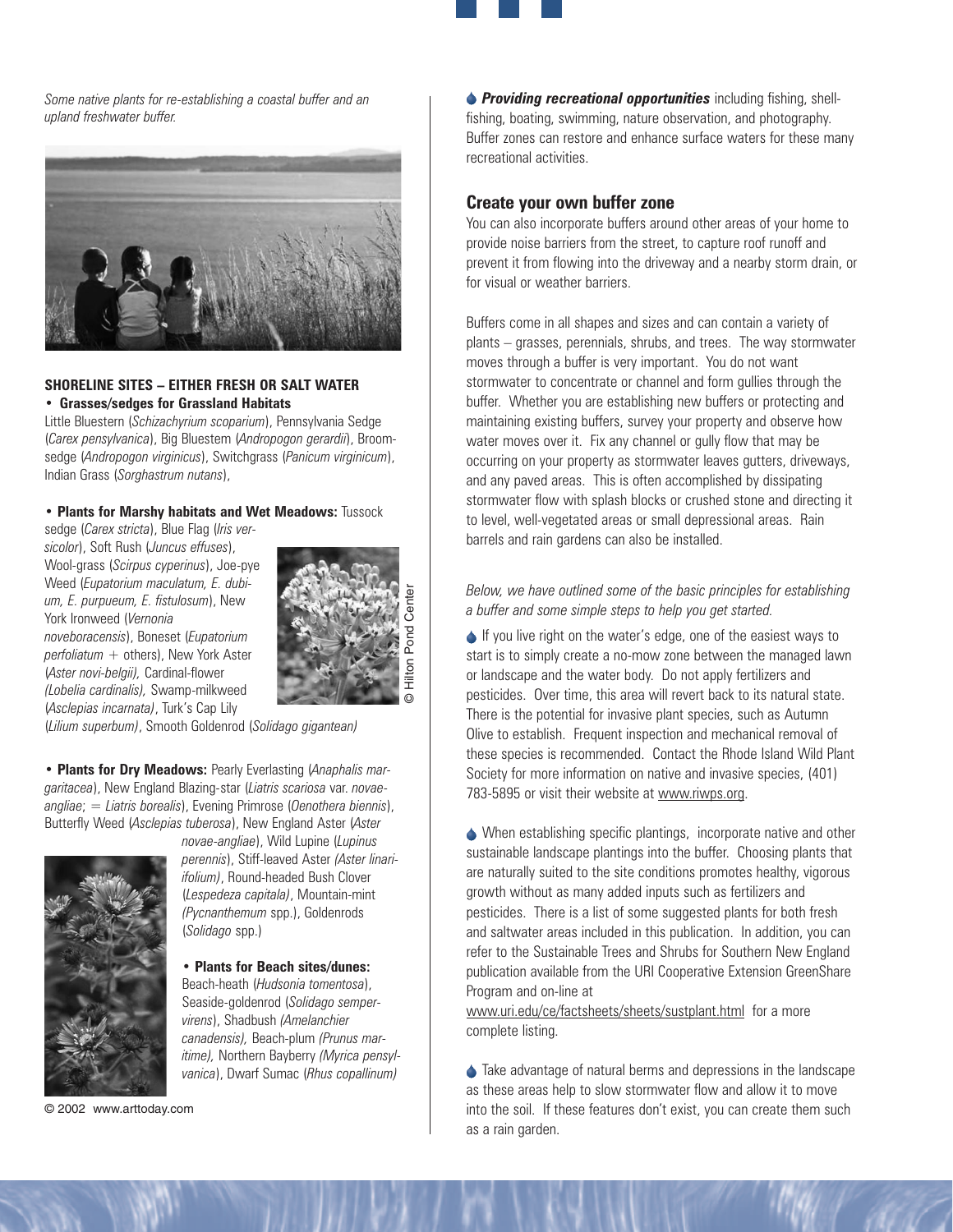Modifications and plantings in the buffer area should be carried out in phases during the growing season when vegetation can reestablish and water levels are usually lower. This will limit the amount of soil disturbance close to the water's edge. Large areas of disturbed land can result in erosion and sedimentation, especially during the wet season (late fall through early spring).

 $\triangle$  The buffer width can be a minimum of 20 – 25 feet. However, if your lot size is restricted and unable to accommodate this width, consider working within your property limitations and establishing an area that works for your particular situation - try for a 10 ft. minimum. Alternatively, if your lot size allows, you can go wider than 25 feet.

 $\blacklozenge$  A buffer width of 20 – 25 feet allows for a variety of plantings. You can incorporate trees, shrubs, and perennials. To maintain access to the water's edge, establish a narrow, winding footpath to prevent runoff water from channeling and creating gullies. Depending on how steep and heavily used the path is, consider lining it with crushed stone to further absorb runoff and prevent soil erosion.

#### **Maintaining a buffer**

As with other landscaped areas around your home, there may be some maintenance required within the buffer area, such as pruning, weeding, or thinning of plants. If you choose to use shrubs and trees in the buffer, there may be minimal maintenance required over time.

If sediment builds up in the buffer, remove and redistribute it to upland areas so that the buffer continues to function. Otherwise, runoff water will start to channel and find ways to by-pass this sediment-laden area, resulting in pollution to the water body. Furthermore, high levels of trapped sediments could indicate a need to further address upland erosion and runoff problems.

#### **Regulations Protecting Riparian Areas**

Check to see if the modifications you plan to make are subject to federal, state, and local rules and regulations. In some cases you may need to obtain a permit to make improvements to your landscape. Allowing areas to revert back to a natural state versus managing a landscaped buffer may affect how regulations apply to these areas in the future. It is important that you contact the proper agencies before starting any projects. If you live in a coastal area contact the Coastal Resources Management Council. If you live inland, contact the RI DEM Office of Water Resources. Also, contact your town hall to find out what local rules and regulations may apply.

*• • •*



#### **• Shrubs for Dry/Moist, Shady/Sunny sites:**

Arrowwood (*Viburnum dentatum*), Highbush Blueberry (*Vaccinium corymbosum*), Inkberry Holly (*Ilex glabra*), Black Huckleberry (*Gaylussacia baccata*), Virginia creeper (vine) (*Parthenocissus quinquefolia*), Virginia rose (*Rosa virginiana*), Black Chokeberry (*Aronia*

*melanocarpa*), Shadbush *(Amelanchier canadensis)*, Dangleberry *(Gaylussacia frondosa)*, Pasture-rose (*Rosa carolina)*

**• Shrubs for Sunny Dry sites:** Sweet Fern (*Comptonia peregrina*), Northern Bayberry (*Myrica pensylvanica*), Common Juniper (*Juniperus communis)*

**• Shrubs for shady moist sites:** Sweet Pepperbush (*Clethra alnifolia*)

**• Trees for Dry Shady/Sunny sites:** Red oak (*Quercus rubra*), Black oak (*Quercus velutina*), Black Cherry (*Prunus serotina*), Sassafras (*Sassafras albidum*), Red cedar (*Juniperus virginiana*), Pitch pine (*Pinus rigida*), Grey Birch *(Betula populifolia*)

**• Trees for Moist Shady/Sunny sites:** Red maple (*Acer rubrum*), Pagoda dogwood (*Cornus alternifolia*), Shadbush (*Amelanchier arborea*), Pussy Willow (*Salix discolor*), Yellow Birch (*Betula allegheniensis)*, Black Birch (*Betula lenta)*

**• Shoreline sites – out of reach of salt spray** Shrubs for Dry/Moist, Shady/Sunny sites: Mountain Laurel (*Kalmia lati-*

*folia*), sheep laurel (*Kalmia angustifolia*), Early Azalea (*Rhododendron prinophyllum*),

**• Shrubs for shady moist sites:** Swamp-azalea (*Rhododendron viscosum*), Winterberry Holly (*Ilex verticillata*), Witch Hazel (*Hamamelis virginiana*), Spicebush *(Lindera benzoin*), Rosebay Rhododendron (*Rhododendron maximum)*

**• Trees for Moist Shady/Sunny sites:** White pine (*Pinus strobus*), American Holly *(Ilex opaca)*

Recommendations from Save the Bay, Coastal Property And Landscape Management Guidebook, 1999 and Lisa Gould, Rhode Island Natural History Survey: